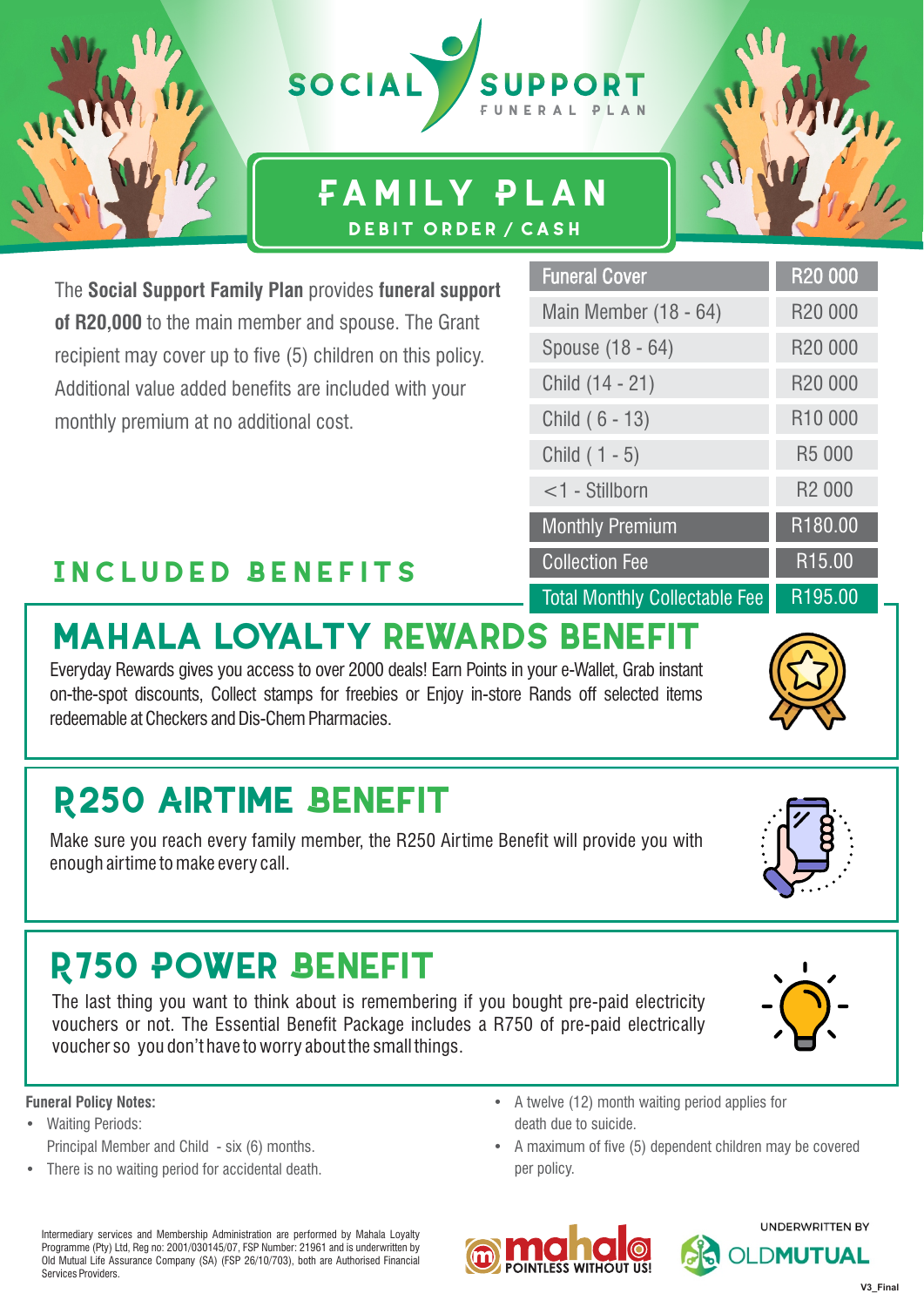



UNDERWRITTEN BY

### **Debit order / cash**

| Participant No.<br>1. PARTICIPANT DETAILS: (AVAILABLE TO RSA RESIDENTS & CITIZENS ONLY)<br>(Office Use Only):                                                                                                                                                                                                                                                    |                                                         |  |
|------------------------------------------------------------------------------------------------------------------------------------------------------------------------------------------------------------------------------------------------------------------------------------------------------------------------------------------------------------------|---------------------------------------------------------|--|
| Language Preference: English:<br>ID Number:                                                                                                                                                                                                                                                                                                                      | <b>Miss</b><br>Title:<br>Mr<br>Mrs<br>Afrikaans:        |  |
| Surname:                                                                                                                                                                                                                                                                                                                                                         | Full Name:                                              |  |
| <b>DAY</b><br>YY<br>Date of Birth:<br><b>MM</b>                                                                                                                                                                                                                                                                                                                  | Preferred Name:                                         |  |
| Email address:<br>Province:                                                                                                                                                                                                                                                                                                                                      | Maiden Name:                                            |  |
| Tel No. (H)<br>Cell Phone:                                                                                                                                                                                                                                                                                                                                       | Tel No. (W)                                             |  |
| 2. ADDRESS:                                                                                                                                                                                                                                                                                                                                                      |                                                         |  |
| <b>Residential Address:</b>                                                                                                                                                                                                                                                                                                                                      | Postal Address:                                         |  |
| Postal Code:                                                                                                                                                                                                                                                                                                                                                     | Postal Code:                                            |  |
| 3. PARTNER & DEPENDENT CHILDREN (AVAILABLE TO RSA RESIDENTS & CITIZENS ONLY)                                                                                                                                                                                                                                                                                     |                                                         |  |
| <b>Name &amp; Surname</b>                                                                                                                                                                                                                                                                                                                                        | Gender<br><b>ID Number</b>                              |  |
| Partner                                                                                                                                                                                                                                                                                                                                                          | F<br>M                                                  |  |
| Child 1                                                                                                                                                                                                                                                                                                                                                          | F<br>M                                                  |  |
| Child 2                                                                                                                                                                                                                                                                                                                                                          | F<br>M                                                  |  |
| Child 3                                                                                                                                                                                                                                                                                                                                                          | F<br>M                                                  |  |
| Child 4                                                                                                                                                                                                                                                                                                                                                          | F<br>M                                                  |  |
| Child 5                                                                                                                                                                                                                                                                                                                                                          | F<br>M                                                  |  |
| 4. PLAN SELECTION (TICK PREFERRED OPTION)                                                                                                                                                                                                                                                                                                                        |                                                         |  |
| R20 000 Family Plan<br><b>Membership Fee:</b>                                                                                                                                                                                                                                                                                                                    | R                                                       |  |
| These cover options are only applicable to certain age categories. Please check that this option is available for your age category before completing this form.<br>Failure to do so may lead to an unsuccessful application.                                                                                                                                    |                                                         |  |
| 5. PAYMENT OPTIONS SELECTION (TICK PREFERRED OPTION):                                                                                                                                                                                                                                                                                                            |                                                         |  |
| If selecting Debit Order as your preferred payment option, please fill in your bank details below. When selecting Pay@ use your Policy Number to pay at any Pay@<br>Debit Order<br>Pay@<br>affiliated branch. Cash will be collected at your branch via the Pay@ system                                                                                          |                                                         |  |
| Reference<br>No.<br><b>MAH001</b><br><b>6. DEBIT ORDER AUTHORISATION:</b>                                                                                                                                                                                                                                                                                        |                                                         |  |
| I authorise Mahala Loyalty Programme or its assignee to debit my bank account at above mentioned bank (or any other bank/branch to which I may transfer my account) with the Total Monthly<br>Fees indicated above. Arrears will be collected by double debit. Should that double debit collection fail, ALL Benefits will automatically lapse and be forfeited. |                                                         |  |
| <b>Bank Name:</b><br>Account Type: Cheque<br>Savings<br>Transmission                                                                                                                                                                                                                                                                                             | Day of $2st$<br>16th<br>26th<br>28 <sub>th</sub><br>5th |  |
| Account holder:                                                                                                                                                                                                                                                                                                                                                  | Account No:                                             |  |
| (To whom the benefits are paid in the event of the death of the Main Participant)<br>7. NOMINATED BENEFICIARY:                                                                                                                                                                                                                                                   |                                                         |  |
| Full Name:                                                                                                                                                                                                                                                                                                                                                       | Surname:                                                |  |
| ID Number:<br>Relationship:                                                                                                                                                                                                                                                                                                                                      | Date of Birth:<br>DAY<br>YY<br>MM                       |  |
| 8. VALUE ADDED BENEFITS BENEFICIARY:                                                                                                                                                                                                                                                                                                                             | (Please indicate which service provider you would like) |  |
| Mahala (for the benefits to be provided to your beneficiary)<br>Beneficiary to decide at claim stage                                                                                                                                                                                                                                                             |                                                         |  |
| 9. WAIVER OF WAITING PERIODS QUESTIONNAIRE                                                                                                                                                                                                                                                                                                                       |                                                         |  |
| <b>QUESTIONS</b>                                                                                                                                                                                                                                                                                                                                                 | <b>ANSWERS</b>                                          |  |
| 9.1 Are you taking this policy to replace a funeral policy that was cancelled within 2 months before taking this new one?                                                                                                                                                                                                                                        | Yes<br>No                                               |  |
| 9.2 Name of Insurer                                                                                                                                                                                                                                                                                                                                              |                                                         |  |
| 9.3 Cover start date                                                                                                                                                                                                                                                                                                                                             | D<br>D<br>М                                             |  |
| 9.4 Cancellation / lapse date                                                                                                                                                                                                                                                                                                                                    | D<br>Υ<br>М<br>D<br>M.                                  |  |
| 9.5 Are you covering the same life/lives that were covered on your previous funeral policy (Principal member)?<br>Yes<br>No                                                                                                                                                                                                                                      |                                                         |  |
| if "No", full waiting period will be imposed.                                                                                                                                                                                                                                                                                                                    |                                                         |  |